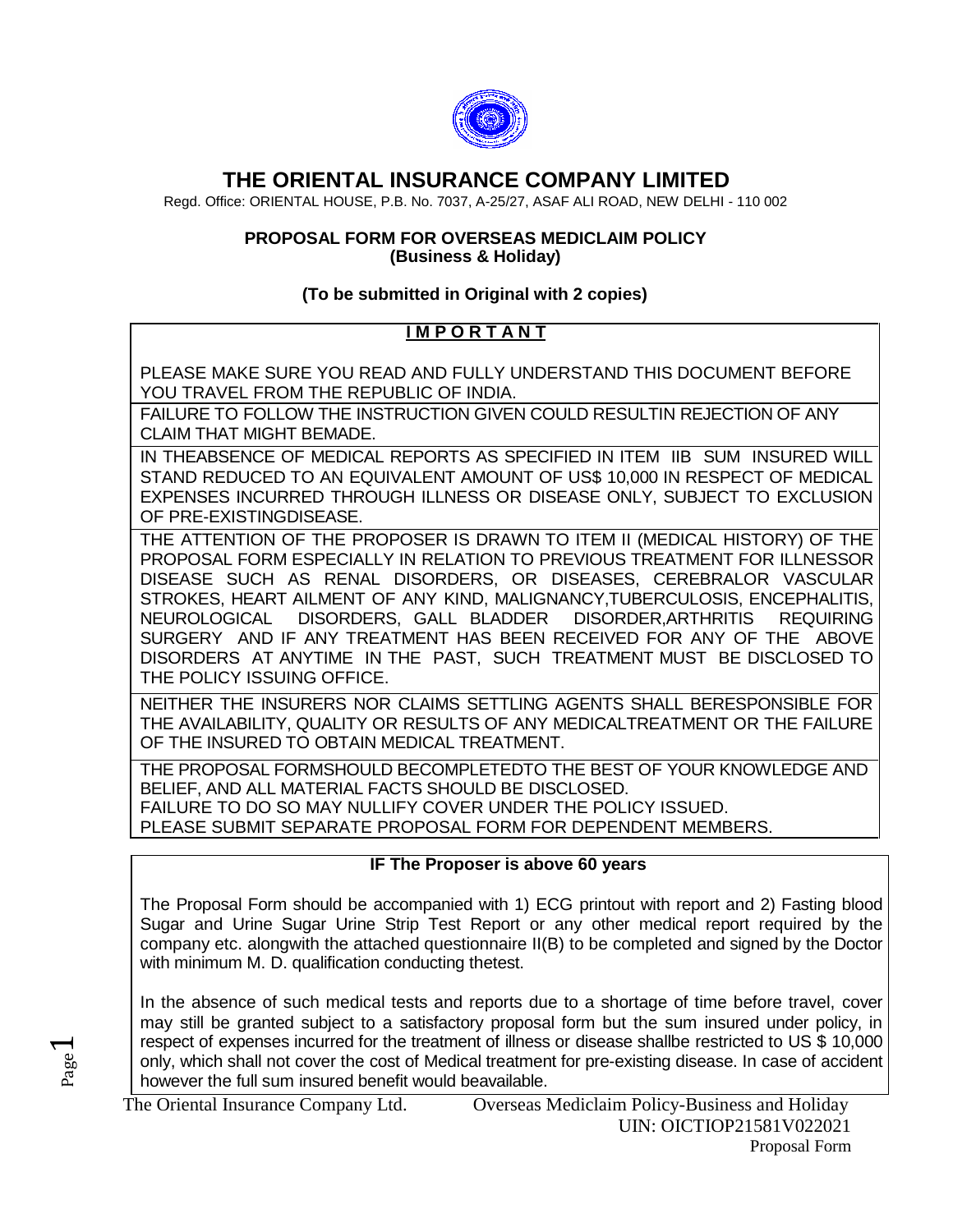## *GENERAL INFORMATION .*

| $\mathbf 1$     | <b>NAME OF</b><br>THEPROPOSER/DEPENDENT<br>(IN BLOCK LETTERS)<br>AS<br>STATED IN THEPASSPORT.<br><b>RELATION SHIP WITH THE</b><br><b>PROPOSER</b> | <b>MR./MRS./MISS./MASTER</b>    |             |
|-----------------|---------------------------------------------------------------------------------------------------------------------------------------------------|---------------------------------|-------------|
| 2               | <b>HOME ADDRESS &amp;TELEPHONE</b><br>NO.                                                                                                         |                                 |             |
| 3               | PROPOSER'S<br><b>ACTUAL</b><br><b>OCCUPATION(Specify)</b>                                                                                         |                                 |             |
| 4               | <b>OFFICEADDRESS</b>                                                                                                                              |                                 |             |
| 5               | TELEPHONENO.                                                                                                                                      |                                 |             |
| 6               | AGE (IN COMPLETED YEARS)                                                                                                                          | --------- DATE OF BIRTH-------- |             |
| $7^{\circ}$     | PASSPORTNO.<br>DATE OF EXPIRY&NAME<br><b>OF</b><br>PASSPORT ISSUINGAUTHORITY                                                                      |                                 |             |
| 8               | PLAN OPTED FOR (Silver/Gold Plan)<br>(Please tick relevant plan)                                                                                  | <b>Plan Silver</b>              | Plan Gold   |
| 9               | PURPOSE OF VISIT<br>(BUSINESS / HOLIDAY TRAVEL)<br>PLAN: (SINGLE/MULTI TRIP)                                                                      |                                 |             |
| 10              | PROPOSED DATE OF DEPARTURE DAY MONTH<br>FROM REPUBLIC OF INDIA i.e.<br><b>FIRST DAY OFINSURANCE</b>                                               |                                 | <b>YEAR</b> |
| 11              | <b>INSURANCE REQUIRED FOR</b><br>(Numbers of days)                                                                                                |                                 |             |
| 12 <sup>2</sup> | <b>COUNTRIES TO BE VISITED</b><br>(State approximate number of days at<br>each place)                                                             |                                 |             |
| 13              | NAME, REGISTRATION<br>NO.<br>ADDRESS & TELEPHONE NO. OF                                                                                           |                                 |             |

FAMILY PHYSICIAN

In case of any extension of stay abroad, requiring extension of policy period, approval of issuing office has to be obtained and appropriate premium paid before expiry of policy. Request for such extension should be supported with a declaration of good health. In such case if the insured has suffered with any illness or accident, the same shall not be covered.

The Oriental Insurance Company Ltd. Overseas Mediclaim Policy-Business and Holiday UIN: OICTIOP21581V022021 Proposal Form

Page  $\boldsymbol{\sim}$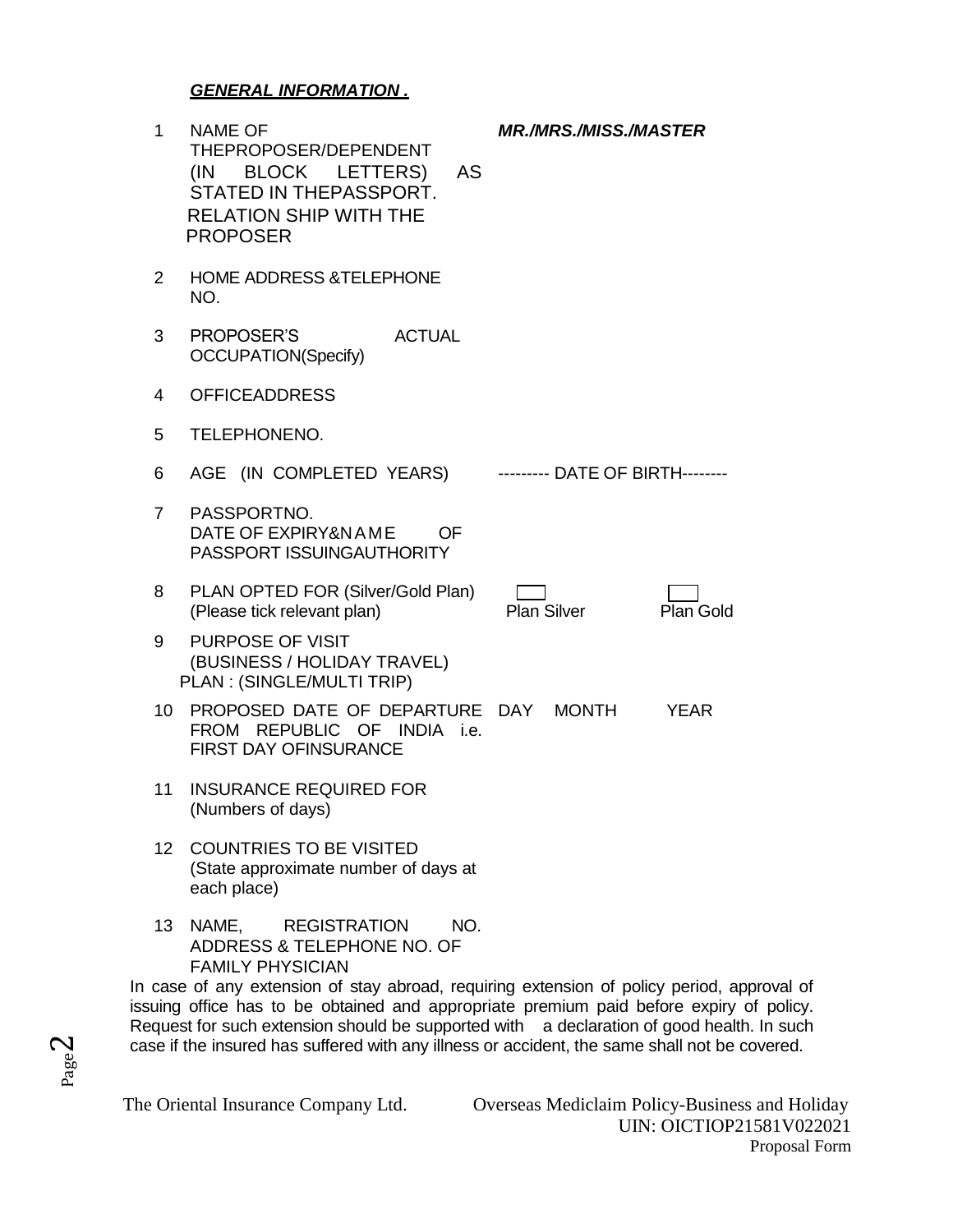#### **II. MEDICAL HISTORY.**

## (A) **TO BE COMPELTED BY THEPROPOSER**

PLEASE ANSWER THE FOLLOWING QUESTIONS WITH 'YES' OR 'NO' (A DASH ISNOT SUFFICIENT) AND GIVE FULL DETAILS:-

| 1              | Are you in good health and free from<br>Physicaland mental disease or infirmity.                      |  |
|----------------|-------------------------------------------------------------------------------------------------------|--|
| $\overline{2}$ | Have you ever suffered from or any illness or<br>disease upto the date of making thisproposal.        |  |
| 3              | Do you have any physical defect ordeformity                                                           |  |
| 4              | Have you ever been admitted to any hospital/<br>nursing home / clinic for treatment or<br>observation |  |
| 5              | Have you suffered from any illness / disease or<br>had an accident in the 12 months preceding the     |  |

6 If the answer is 'yes' to any of the foregoing questions (2-5) please give full details asunder:-

| Nature of illness /<br>disease / injury &<br>treatment received | Date on which first<br>treatment taken | <b>First treatment</b><br>completed / is<br>continuing | Name of attending medical<br>practitioner / Surgeon with<br>his address & Tel. Nos. |
|-----------------------------------------------------------------|----------------------------------------|--------------------------------------------------------|-------------------------------------------------------------------------------------|
|                                                                 |                                        |                                                        |                                                                                     |
|                                                                 |                                        |                                                        |                                                                                     |
|                                                                 |                                        |                                                        |                                                                                     |
|                                                                 |                                        |                                                        |                                                                                     |

|    | Have you any intention of engaging in professional sports?                                                                                                        |  |  |
|----|-------------------------------------------------------------------------------------------------------------------------------------------------------------------|--|--|
| a) |                                                                                                                                                                   |  |  |
| b) | If so, give details.                                                                                                                                              |  |  |
|    |                                                                                                                                                                   |  |  |
|    |                                                                                                                                                                   |  |  |
| 8  | Please give details of any knowledge of any positive existence of<br>any ailment, sickness or injury which may require medical<br>attention whilst on tourabroad. |  |  |

Page ო

first day ofinsurance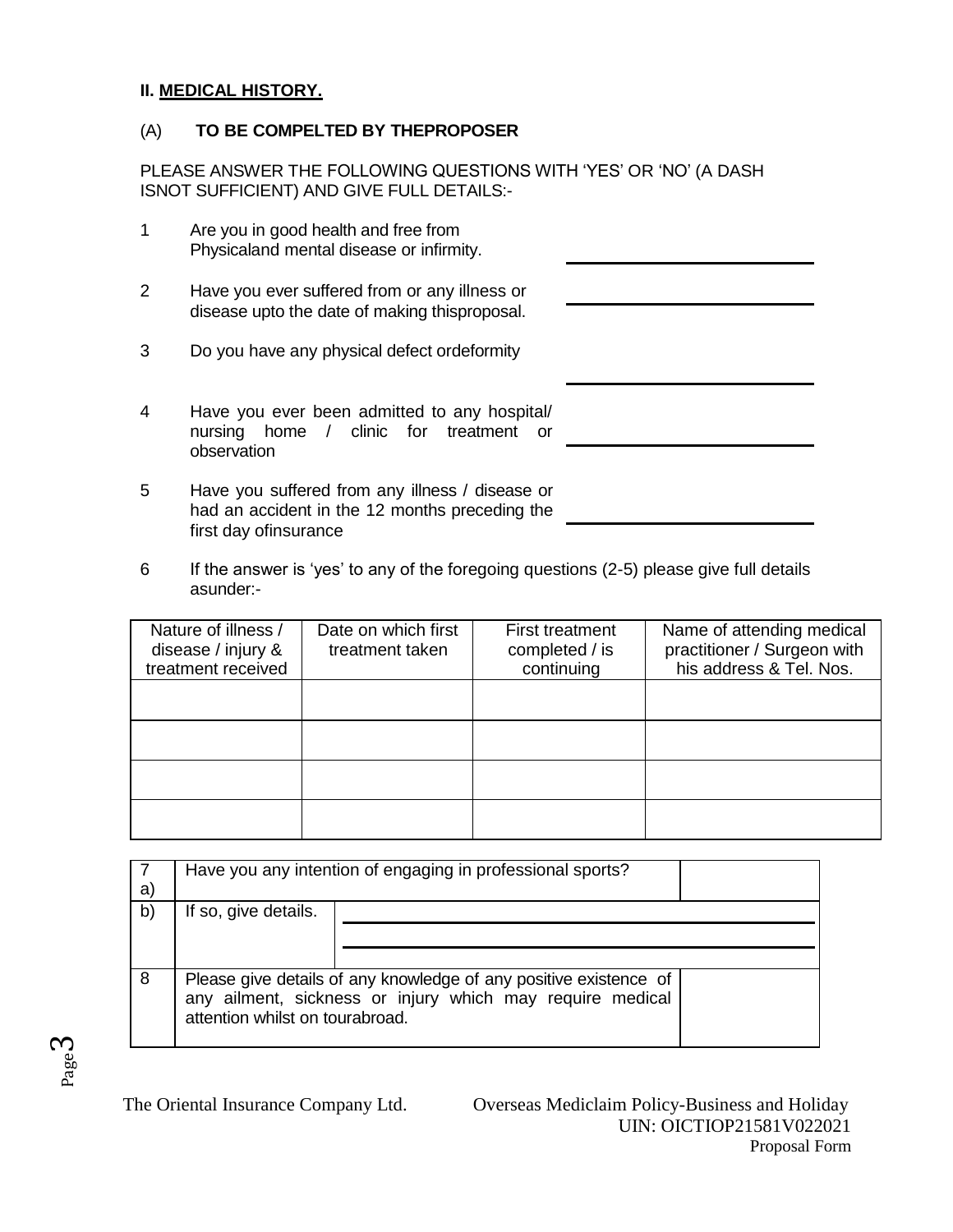### **I HEREBY DECLARE THAT**

- 1. I will not be travelling against the advice of aphysician
- 2. I am not on the waiting list of any medicaltreatment.
- 3. I will not be travelling for the purpose of obtaining medicaltreatment.
- 4 I have not received a terminal prognosis for a medical condition before thisday.

#### **Assignment:**

I, …………………………………………………….….. do herebyassign the monies payable under the policy in the event of my death to ……..………… (relation to the insured) Mr. / Mrs. / Miss. /Master …………………………………………..………….………………….. I furtherdeclare thathis / her receipt shall be sufficient discharge to the company.

I further declare that and warrant that the above statements are true and complete. I consent to the insurers seeking medical information from any doctor who has at any time attended concerning anything which affects my physical or mental health, and Iauthorize the giving of such information to the Overseas Service Provider (OSP)and / or their programme medical advisers. I agree that this proposal shall form the basis of the contract should the insurance beaffected.

I am willing to accept the policy, subject to the terms, exceptions and conditions prescribedtherein.

SignatureofProposer.  $D = D$  and  $D = D$  and  $D = D$  and  $D = D$  and  $D = D$  and  $D = D$  and  $D = D$  and  $D = D$  and  $D = D$  and  $D = D$  and  $D = D$  and  $D = D$  and  $D = D$  and  $D = D$  and  $D = D$  and  $D = D$  and  $D = D$  and  $D = D$  and  $D = D$  and  $D = D$  and Day Month Year

Place :